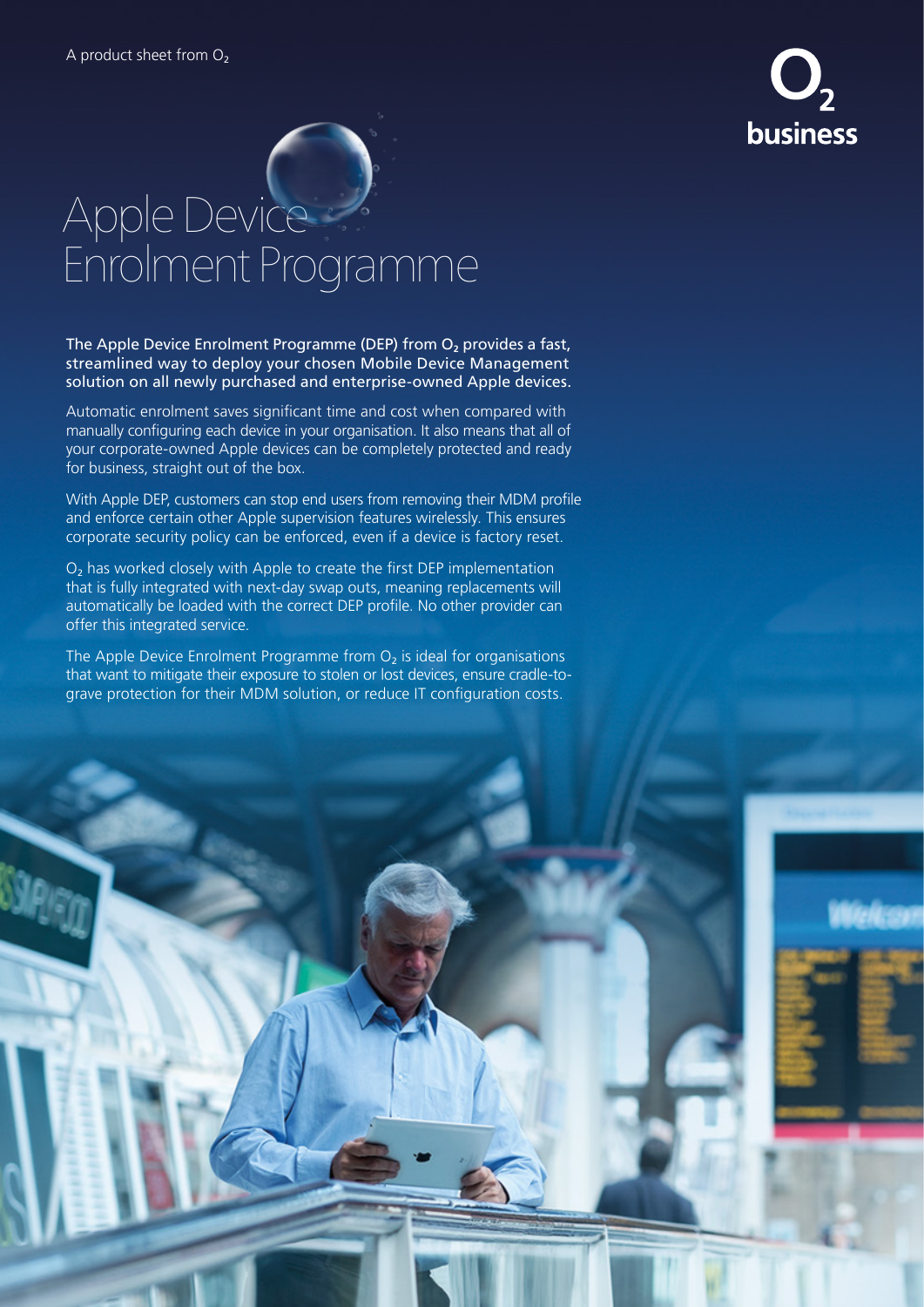# The benefits of automated MDM enrolment

Apple DEP from O<sub>2</sub>:

- Fully automates MDM deployment onto new Apple devices
- Applies MDM as soon as the device is switched on for the first time
- Can prevent end users from removing the MDM profile
- Allows for 'over-the-air' supervision, meaning that you can remotely add further restrictions, like allowing iMessage or removing certain apps.

## The only DEP provider with next-day swap-out service

 $O<sub>2</sub>$  is the only provider that offers customers a DEP that has a next-day swap-out replacement service for in-warranty devices. This means that replacement devices that are delivered to your premises automatically have the end users' DEP profile settings configured.

So your people can stay online, stay productive and stay protected with minimal hassle. There's no need for lengthy waits for replacement devices, or cumbersome reconfigurations.

# Apple device returns with DEP

**One simple step with O**2**, multiple scenarios with other providers who offer only standard Apple reselling service**